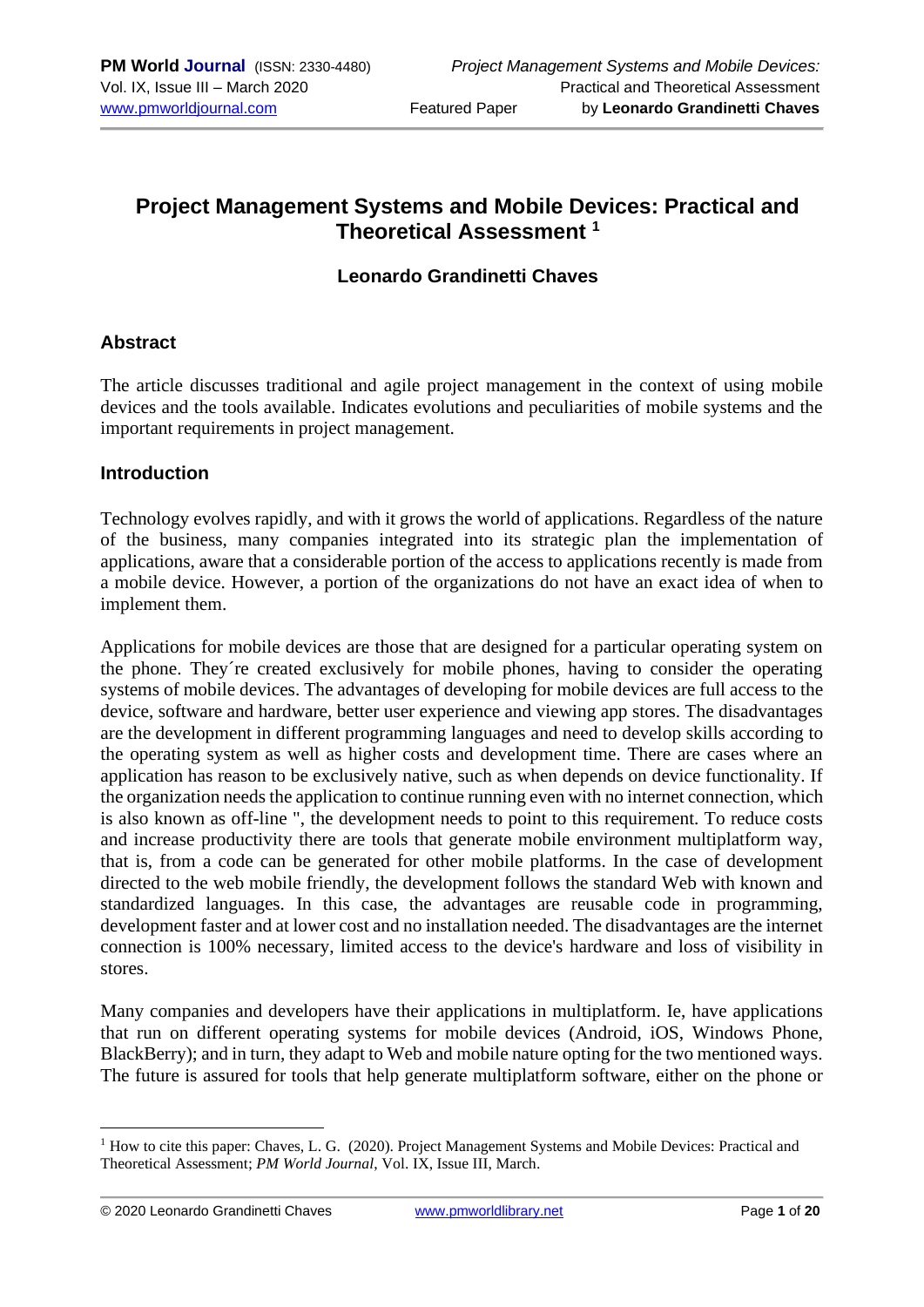web environment; thus allowing to develop an operating system to generate in others, reduces time and cost, and enables us to reach an ideal time to market in all stores, among other benefits. In the different project management scenarios, collection, storage and distribution of projects of information can be facilitated by Web application development and / or also accessible on mobile devices.

In addition, project managers spend most of their time communicating with the staff and other stakeholders. The Communication develops the relationships needed for successful results. It includes developing strategies and plans for artifacts and communication activities. The project communications are also based on efforts to avoid misunderstandings and communication misunderstandings and mobile devices can be an important tool for the correction of communication problems in a timely manner.

Productivity can increase when managers interact with staff. The development of mobile solutions can integrate the teams and increase the exchange of project information.

The objective of this article is to explore the state of the art mobile applications in the context of management of traditional and agile project and also particularly in the areas of knowledge related to risks, scope, cost, time, procurement, human resources, stakeholders, communications and quality. Analyze the characteristics of each area, test applications in meeting the project requirements, ease of use and integration. Discuss the requirements of project management applications for mobile devices, and classify them for adequacy. Finally, we intend to use of mobile applications builders to check the requirements, operation and adequacy of comparatively final solutions.

#### **Mobile and ubiquitous computing**

THE ubiquitous and mobile computing has arisen due to miniaturization and wireless connectivity. As devices become smaller, we are better able to port them around us or use them, and we can embed them in many parts of the physical world.

As wireless connectivity becomes more prevalent, more able to connect these new small devices to one another, and for personal conventional computers and servers.

The main properties are characterized by differences between distributed shared conventional systems. They include sub-areas: wearable (which can be used); handheld (ported in hand). Add the volatility and devices containing software components. All that is subject to change, often in a given environment. As software components associated and inter-operate when entities move, failure or spontaneous appearance environments. As systems become integrated with the physical world through sensors and context knowledge.

They include security and privacy issues that arise in volatile systems physically integrated. Also arise techniques to adapt the lack of computational resources and input / output devices in small (Coulouris et al, 2005).

<sup>© 2020</sup> Leonardo Grandinetti Chaves [www.pmworldlibrary.net](http://www.pmworldlibrary.net/) Page **2** of **20**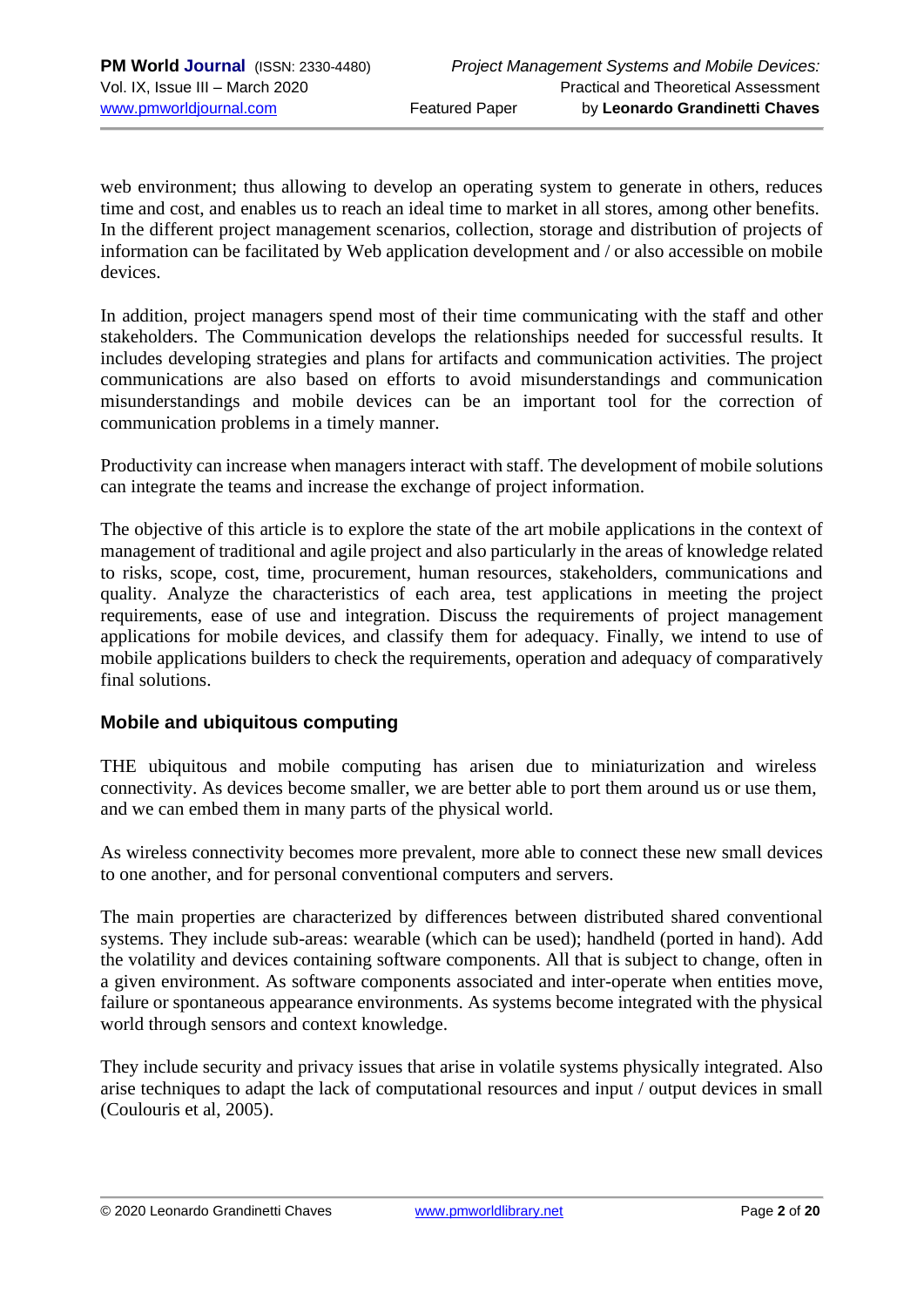The idea emerged as a paradigm in which users could carry their personal computers and retain some connectivity to other machines.

Wireless devices fall under the following standards:

- IEEE 802 wireless network standards
- WiFi 802.11 Wireless Local Area Networks [IEEE 1999]
- Bluetooth 802.15.1 Wireless Personal Area Networks [IEEE 2002]
- 802.15.4 ZigBee wireless sensor networks [IEEE 2003]
- 802.16 WiMAX Wireless Metropolitan Area Networks [IEEE 2004a]

A different path of evolution has led to the handheld computing: the use of devices that fit in the hand that are general purpose computers capable of running many different types of applications. A trend in handheld computing has been the Cloud distinctions between PDAs, mobile phones and handheld devices with contruidos certain purposes, such as cameras.

How to provide seamless connectivity for mobile devices that enter and leave the base stations coverage area, which are infrastructure components that provide wireless coverage areas. How to enable collections of devices for wireless communication in places where there is no infrastructure (base stations), ie, there are Ad Hoc Networks.

Both problems arise because the direct wireless connectivity, it is often not available between two data devices. The communication has to be achieved on different network segments: wireless or wired. Two factors lead to this wireless coverage subdivision:

- The greater the range (range) of a wireless network, the devices compete for its limited bandwidth.
- The energy required to transmit a wireless signal is proportional to the square of its range (range).

But many devices have limited power capacity. Ubiquitous means "to be found everywhere." Weiser saw the growing dominance of computing devices, leading to revolutionary changes in the way we could use computers (Coulouris et al, 2005).

The infrared transmission has a range (range) limited and so will be captured only if the user is near.

The physical circumstances may be, in principle, any physically measurable or detectable thing. Such as, the presence of a user, time of day or weather conditions.

From the point of view of distributed systems, there is no essential difference between ubiquitous and mobile computing or sub-areas. These volatile systems include certain changes that are common. The set of users, hardware and software in ubiquitous and mobile systems, is highly dynamic and unpredictable changes.

© 2020 Leonardo Grandinetti Chaves [www.pmworldlibrary.net](http://www.pmworldlibrary.net/) Page **3** of **20**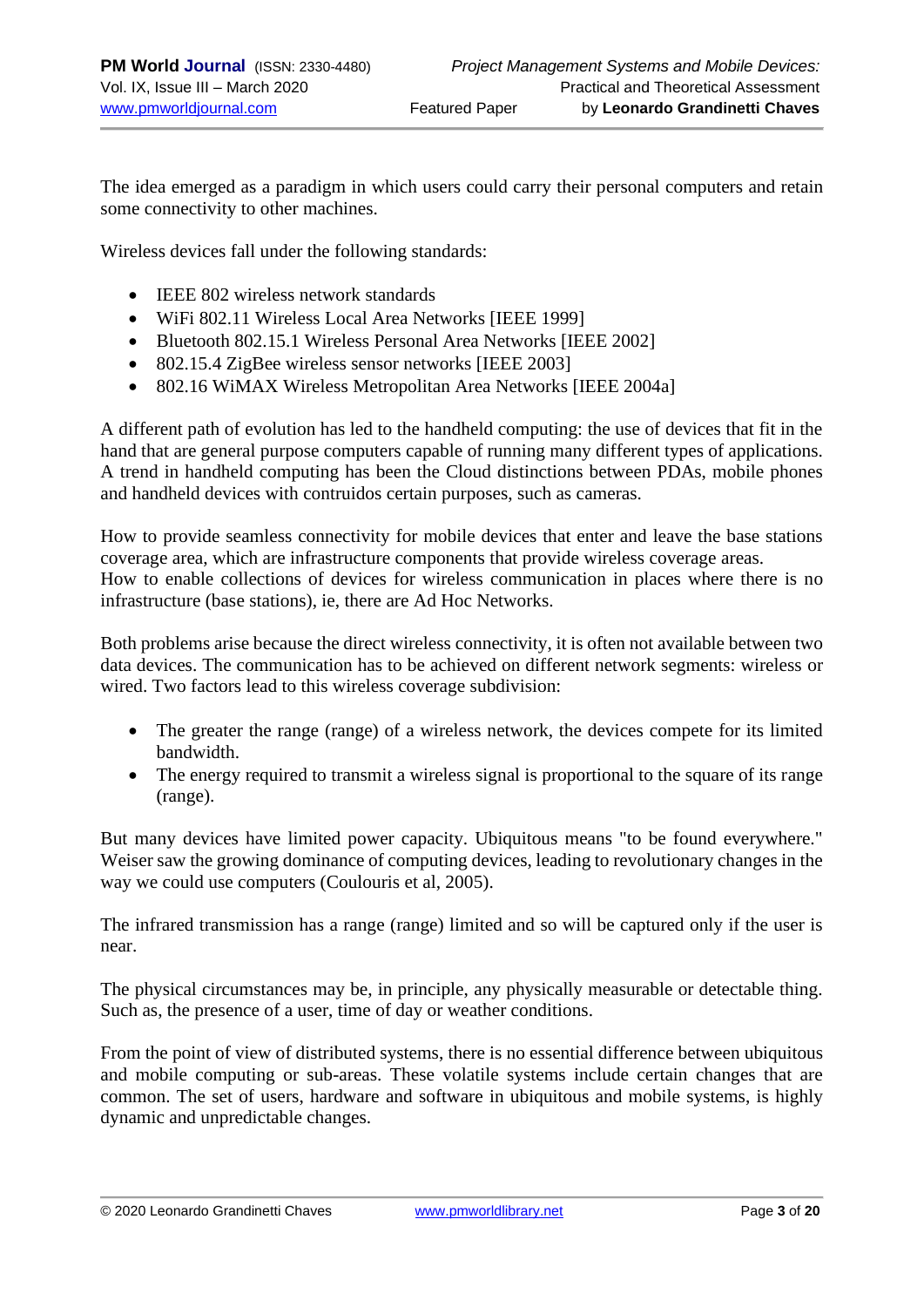Relevant forms of "volatility" include failures of devices and communication links, changes in communication features such as bandwidth. Creating and destroying associations - logical communication relationships - between components of software residing on the devices. The term "component" means any software unit such as objects or processes, regardless of whether they interoperate as a client or server, or "peer".

The solutions found in Coulouris (Coulouris ET AL, 2005) on replication approach on processing and communication failures being the exception rather than the rule, and the existence of redundant processing capabilities. Already volatile systems not only break those assumptions, but also further add the phenomenon of changes, notably the frequent changes in associations between components.

Volatility is not a property of the definition of ubiquitous and mobile systems: there are other systems that show one or more forms of volatility, but that are neither mobile nor ubiquitous. An example is the peer-to-peer computing, such as file sharing applications (Coulouris ET AL, 2005), in which the number of participants processes and associations between them are subject to high rates of change.

What is different in ubiquitous and mobile computing systems, is that they (associations) exhibit all forms (mentioned before) volatility (therefore change) because of the way that these are integrated with the physical world.

There is much to say about physical integration and how this cause volatility. Physical integration is not a system of property distributed, while volatility is.

You can enter computing devices in nature, where there is no infrastructure to make an application for environmental monitoring. A smart space contains a relatively stable computing infrastructure, which may include: servers, printers, displays, sensors and a wireless network infrastructure, connecting to the Internet.

There are several types of movement that can occur in a smart space. A process or mobile agent can move into or out of the smart space, or to / from a user's personal device. A physical movement of a device can cause a logical move components within it. Users can add relatively static devices (such as media players) as long-term additions to the space, and correspondingly withdraw his old devices. Devices can be turned off or fail and thus "disappear" for a space.

It may or may not be possible to distinguish any particular component devices for "infrastructure" of the devices "visitors". An important difference that may arise between volatile systems is the rate of change.

Algorithms that have to run the "Appear" or "disappear" components (for example, in a home smart) can be designed differently from those for which there are at least such a change at any time (for example, a system implemented using Bluetooth communication between mobile phones in a very populated city) (Coulouris et al, 2005).

© 2020 Leonardo Grandinetti Chaves [www.pmworldlibrary.net](http://www.pmworldlibrary.net/) Page **4** of **20**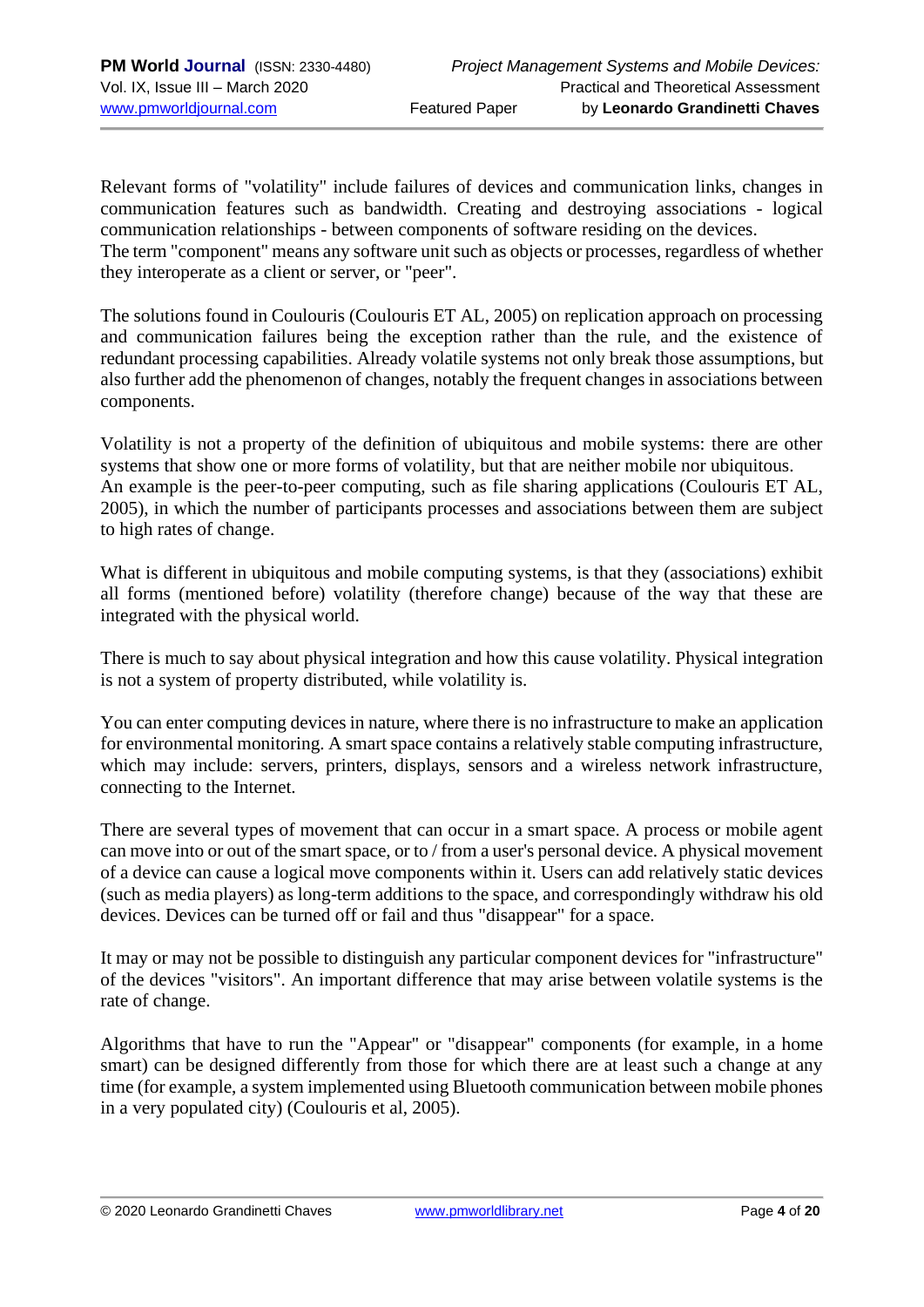While the phenomenon of "Appear" and "disappear" looks like, to a first approximation, from a security point of view, one thing is a user device goes into an intelligent space, and another thing is a software component out if moving to an infrastructure device belonging to the space. With the emergence of ubiquitous computing and mobile, a new class of devices is becoming part of distributed systems. This device is limited in its energy and computing resources. He may have some ways to interface with the physical world.

To enable its integration with the physical world, in particular, to make it aware of the context, devices are equipped with sensors and actuators. They are devices that measure physical parameters and supply values for its software. Devices are controlled by software that affect the physical world. The sensors measure position, orientation, load (weight), sound levels and lighting (Coulouris et al, 2005).

An important issue for the sensors is precision, which is quite limited and thus may lead to unwanted behavior, such as inappropriate response to location. The vagueness is characteristic of devices that are inexpensive enough to provide "ubiquosidade". Already connection technologies (Bluetooth, WiFi, GPRS, ...) vary in their nominal bandwidth and latency in your energy costs and if there are financial costs for communication (WIRELESS, 2019).

#### **Project management**

There are several project management methodologies that can follow models and / or best practices with greater or lesser adherence to guides. The project manager can focus on following a plan to control the changes as an agile leader deals with the adjustments to inevitable changes. Additionally, companies have their own processes of your value chain. The traditional value chains focus on internal competencies, processes and infrastructure, products and services, channels and customers. New value chains emphasize customer needs, integrated channels, products and services, flexible processes and infrastructure in-house expertise.

According to Kerzner (Kerzner, 2013), maturity in project management means the adoption of a project management methodology and its use in a consistent manner, the implementation of a philosophy that drives the company toward a maturity in project management and communicating it to all employees. Management processes and organizational processes support the organization to achieve its results. People work with the knowledge of processes in which its activities are located. What about the processes, employees often need to know why, for whom, impacts, standards and quality of the process. It would not be different from the need for information about the activities and the project.

It is up to the project manager to identify the communication and information requirements, try to analyze the different needs, concerns and expectations of stakeholders and especially the team as the project is planned and carried out. In addition, you should worry about balancing the competing project constraints including, but not limited to the scope, quality, schedule, budget, resources and risk.

Communication is key to the project manager able to integrate management processes. It also refers to the exchange of information. And communication can be thought of as a plan or

© 2020 Leonardo Grandinetti Chaves [www.pmworldlibrary.net](http://www.pmworldlibrary.net/) Page **5** of **20**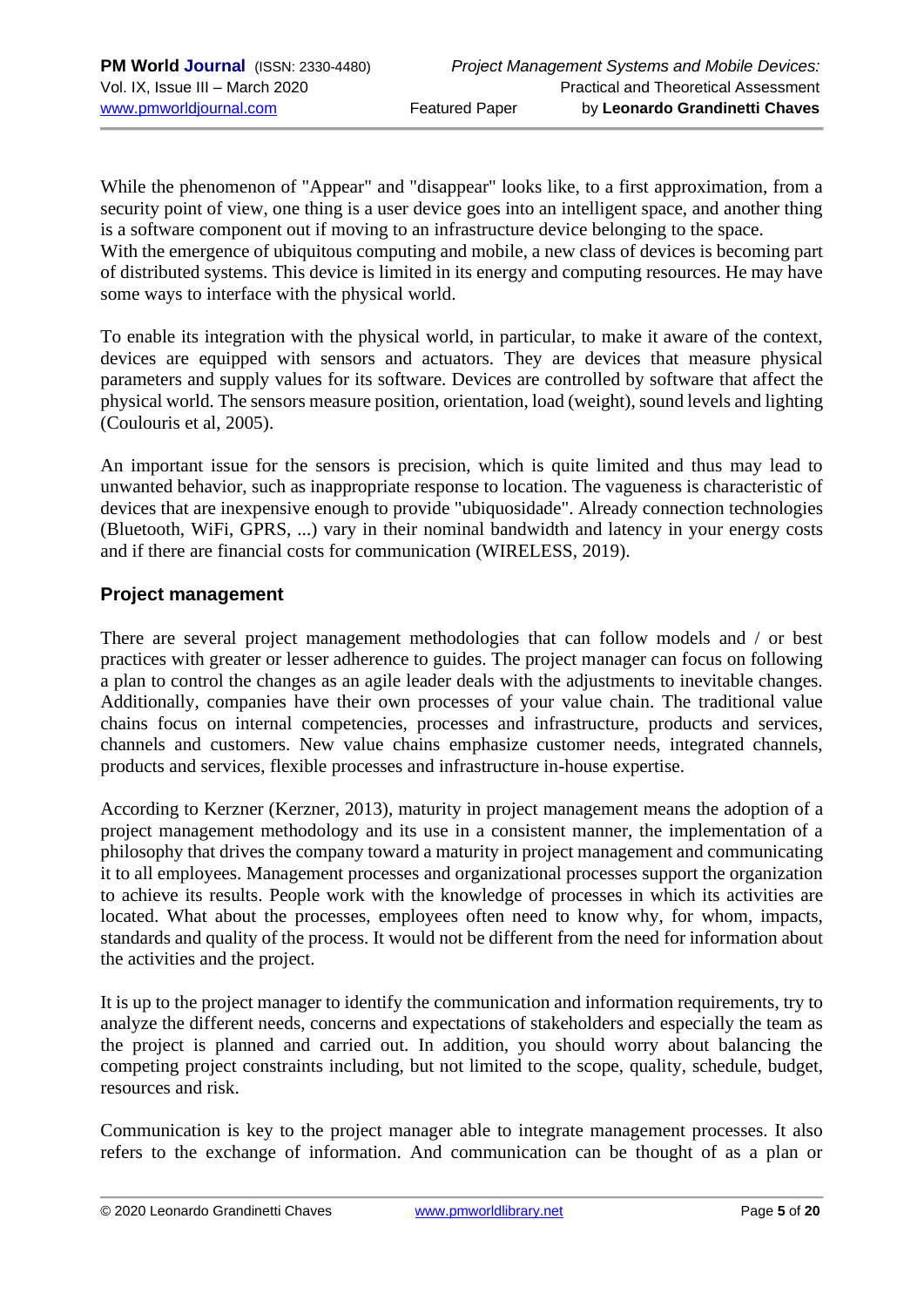organized. According agile or hybrid models. Communication intended as a trading plan project information there is greater control and formality. You must specify methods to transmit information without noise, clearly, always having the receiver feedback (Kerzner, 2013).

In a communication responsive to communication often occurs across the front between the team members, with customers, managers, business analysts, etc. that can be gathered in a single room. It emphasizes real-time communications and transparency with constant feedback. There is also the need for maturity among stakeholders that can be collaborative among the team members.

It is important to distinguish the integration of project management processes in an approach as guided by the PMI (PMI, 2004) and the integration of other agile methodologies, for example. While the integration agile relates and the leadership role within the team, the integration process has driven the definition of inputs and outputs processes within the project life cycle. Consolidates all project phases (initiation, planning, executing, monitoring and controlling, and closing).

Integration also performed by Scrum Master (Schwaber, K., 2009). consists to bring together all parts of a project into a cohesive unit. And its management is the main role of the project manager. It supports the iteration in the project and is making choices about where to focus resources and efforts, anticipating potential problems and treat them before they become critical, and coordinating work. The need for integration in project management becomes evident in situations where individual processes have interaction: cost, time, risk, etc.

Communication in all methodologies improves the level of knowledge of all about the project. The management integration in the project also represents the balance between all areas of knowledge, according to the PMI (PMI, 2004). In high performance teams, "the leaders manage the principles and the principles manage the team" (LARSON, C., LAFASTO, F., 1989).

Leadership is an attribute of people, distinct from formal authority, who is charge of the attribute. They emphasize the project team motivation, the mission of the project, leadership skills and the environment within which the process of leadership is exercised. Additionally, it should be analyzed motivation (high or low) and competence (high or low). Leadership relates also to the development team, motivation, communication, influence, decision-making, political and cultural knowledge and negotiation. It is a broad subject and involves a substantial body of knowledge that is not limited to the context of projects that have been investigated as a skill to develop.

It is up to the project manager to make an analysis of the project stakeholders and communication requirements.

These requirements result from the sum of the information needs of stakeholders and are defined combining the type and format of information needed with an analysis of the value of such information.

The required information may include organizational charts, project organization, responsibilities among stakeholders, internal and external information needs, departments involved, among others.

© 2020 Leonardo Grandinetti Chaves [www.pmworldlibrary.net](http://www.pmworldlibrary.net/) Page **6** of **20**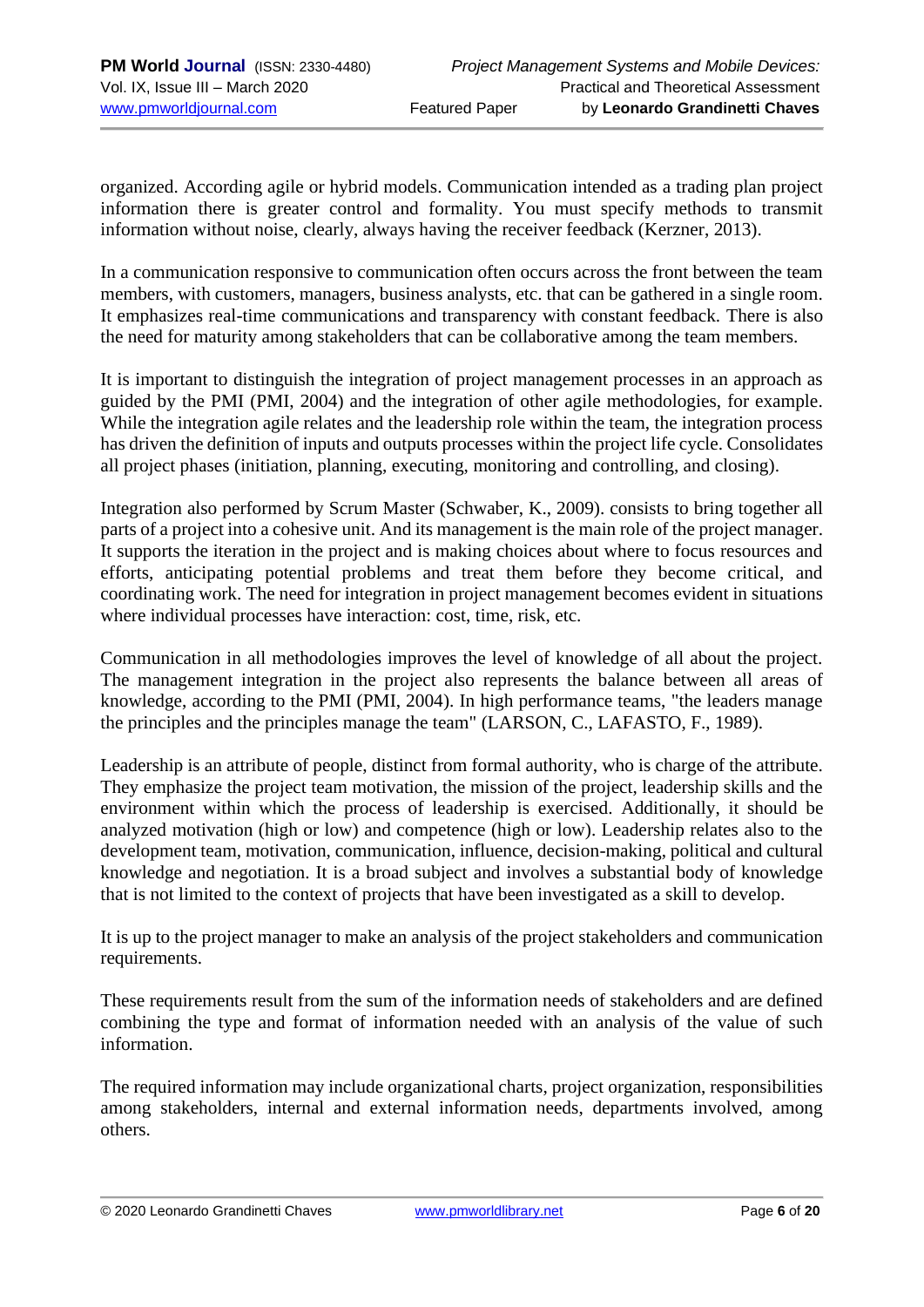Additionally, it is recommended that the "bad news" should be shared and the number of participants in a project that determines the number of communication channels. It is natural to have a larger number of participants of a larger project for the scope.

An important component of planning the project's communications is to determine and limit who will communicate with whom and who will receive what information as the project manager integrates the processes and the project takes place.

#### **Communication on ICT Project Management**

Reports on ICT projects also involves identifying a problem or best practice in a specific section, feel like is staff morale in general and, in rare ocasões promote a new initiative. Hear people's ideas and visions regarding design work issues, answer personal questions.

The leader can emphasize both the need for high levels of achievement as excellent relationships with staff.

The leader of Burns (Burns, 1978) need to identify specifically what his followers really dao value and what they fear, and use what you know in your negotiations. Create a reliable link with the people under his command, clarifying their values, views and position, and defend them even when things get tough. Such behavior of consistency increases the confidence they have in you, and greatly facilitate the change of organizational culture. Bennis and Nanus (BENNIS, W.; nanus1988) (Theory of transformational leadership) recommend talking to people in case of performance decline, for example. Maintaining good communications with staff and adopt their good ideas, look for signs of discontent among them, bad mood, passive or aggressive behavior, tensions between two or more members of staff, malicious comments during meetings or conversations and murmurs desairosos in general. According to Adams, any sense of inequality arises from the perception that the person has the injustice that has been treated. Such perceptions are rarely based on facts but led by emotions.

The model of Hackman and Oldham (HACKMAN, OLDHAM, 1976) suggests encouraging staff to use a variety of skills and abilities to complete the task. Give them the freedom to choose their own working methods and control those resources need to complete the task. How can I support you for you to do what needs to be done? How can we solve this? What do you suggest to move forward?

The model Drexler team performance and Sibbet suggests questions to ask at each stage of the process related guidance, trust development, goal clarification, commitment, implementation, high performance, renovation (DREXLER & Sibbet, 1996)

Possible interdependencies may impact on resources, cost, time and cause delays. Projects environments in organizations are characterized predominantly by temporary teams. The team of a project can contemplate the management staff, support specialists, representatives of users or customers, vendors, business partners and human resources of the project.

© 2020 Leonardo Grandinetti Chaves [www.pmworldlibrary.net](http://www.pmworldlibrary.net/) Page **7** of **20**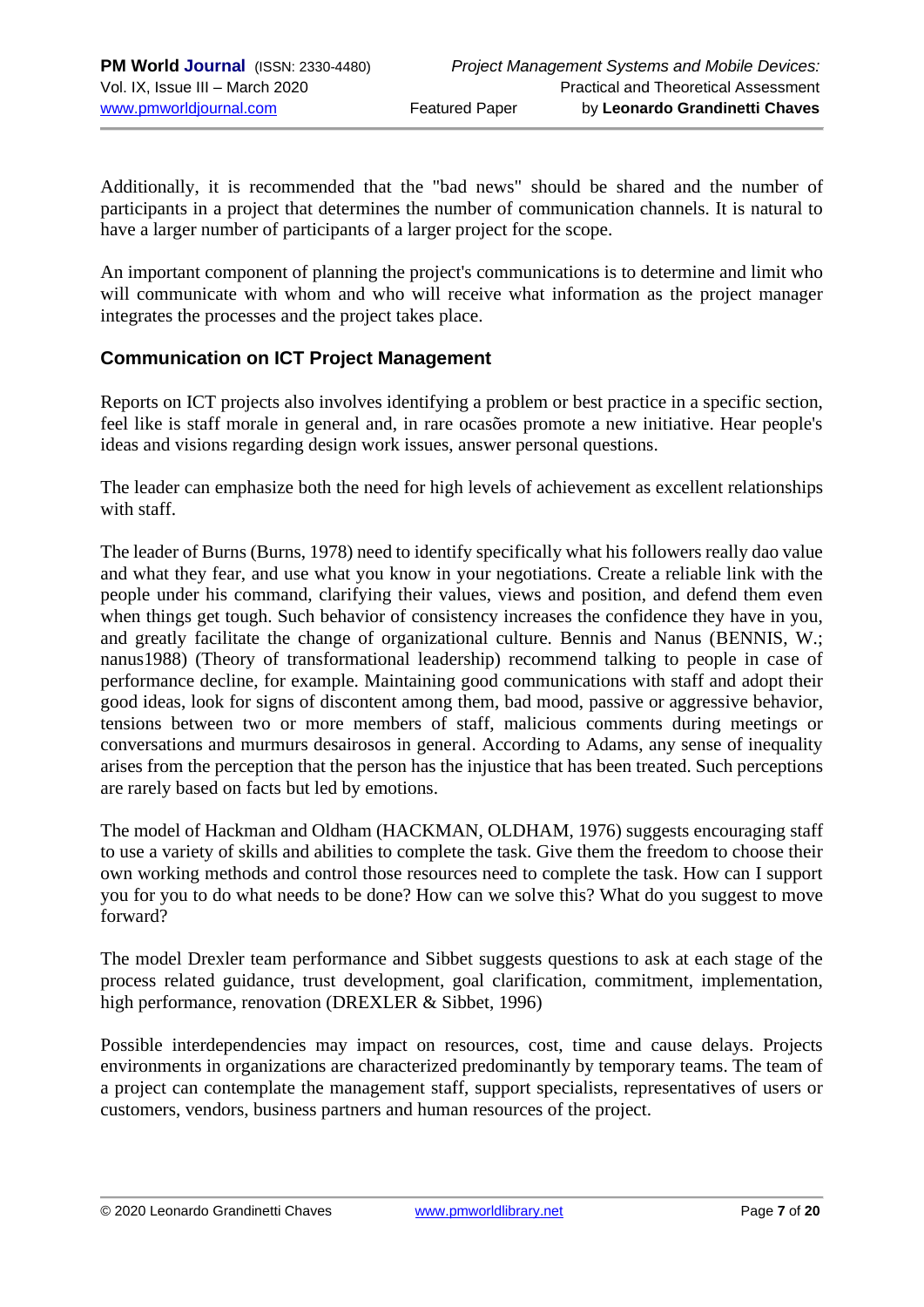It is up to the project manager to select, work the team's key people, and coordinate planning general design, know the product to be delivered, establish the work structure, identify those responsible for parts of the project, be aware of the reference schedule, prepare and coordinate the project management plans, including resource management plan humans.

Some project management methodologies have specific plans for people. The PMBOK presents managing human resources plan that includes from planning to completion of the project (PMI, 2013). As in formal planning, Agile also reinforce the interactions between the teams. The agile manifesto, for example, recommends individuals and over processes and tools interactions (AGILE MANIFEST, 2015).

The staffing management plan can include how and when staff members will be hired or mobilized, training needs, recognition and awards, the security issues and the impact of the human resources plan in the organization (PMI, 2013). With the increasing competition, recognition and awards can stay in the background. As a solution, the functional manager and the project manager can choose to exchange for some form of compensation (working clearances, for example).

The PMBOK suggests some tools for their development planning: organizational charts and job descriptions, the expert opinion and the meetings held by the project team (PMI, 2013). Another aspect concerns the relationship networks that involve informal interaction between people in an organization while the Organizational Theory deals with the behavior of individuals and teams (CHIAVENATO, 2003).

The teams development stages involve bringing people together in teams, setting behavior, the establishment of procedures, delegation and individual development (Forming, Storming, Norming,*Performing, Adjourning*) (Tuckman, 65). It is observed these elements may also be applied to virtual teams (SD Johnson et al, 2002).

In SCRUM methodology there is the team leader's role is responsible for ensuring that the team is in accordance with the values, practices and rules. The leader helps the team, educates, trains, leading the team to be more productive and to develop higher quality products (Schwaber, K., 2009).

Training includes all activities designed to enhance skills. Activities can range from a five-minute agenda item in a meeting to evaluate the progress until an external expertise to improve interpersonal relationships.

For the management of the project team, the manager can apply your knowledge of behavioral and motivational theories. One of Herzberg, discusses the enrichment of tasks and displays the X and Y Theory (Michel, 2015). In addition, it argues that the hygiene factors in the project (HERZBERG, 1997; Robbins, 2002). Maslow already deals with the hierarchy of needs (CHIAVENATO, 2003).

The project as a major component of human resources, represented by the manager and the team, requires the involved skills, posture, techniques and diverse knowledge; it may occur shocks

© 2020 Leonardo Grandinetti Chaves [www.pmworldlibrary.net](http://www.pmworldlibrary.net/) Page **8** of **20**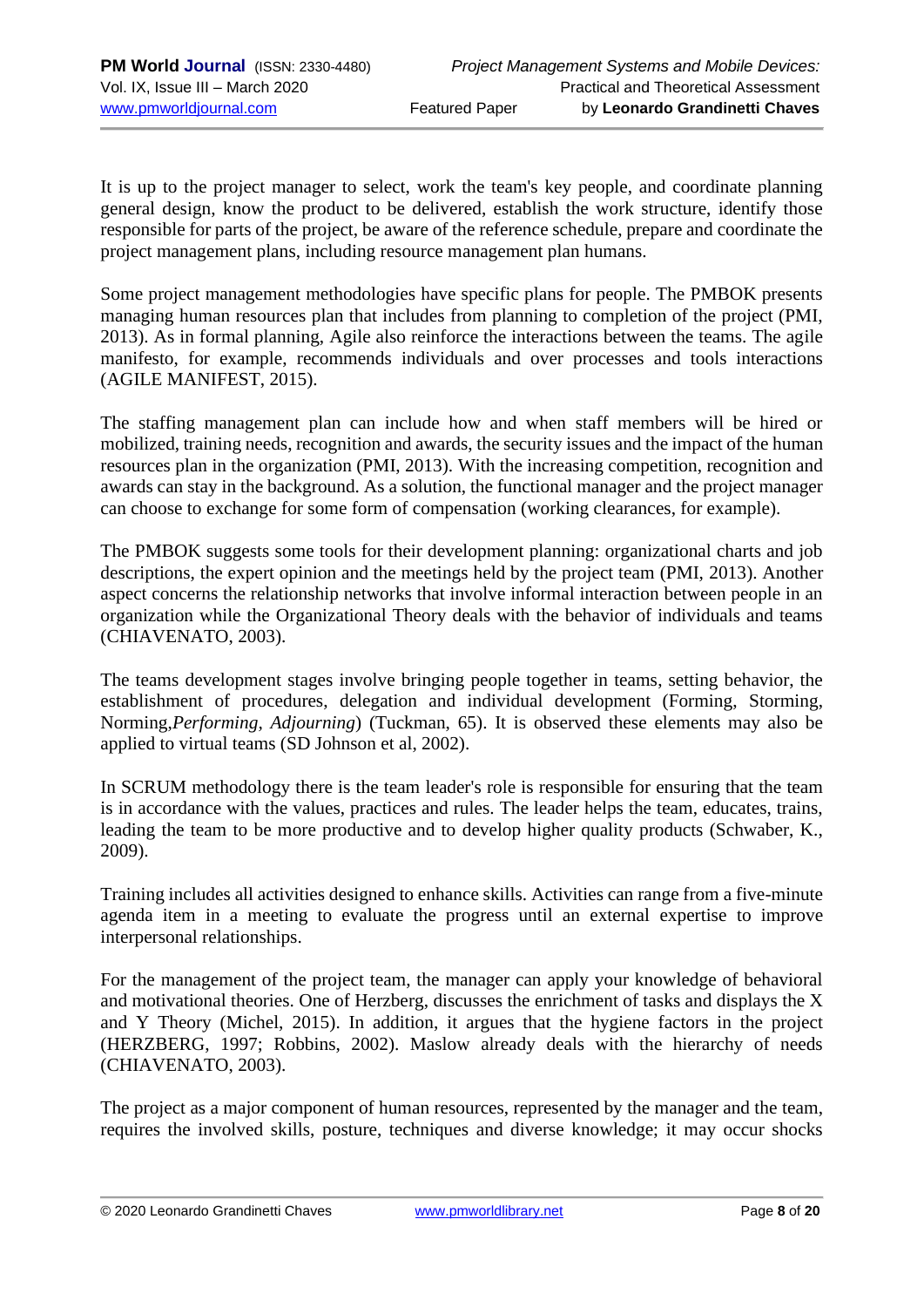opinion, leading to inevitable conflicts, which, if properly treated, will be beneficial. In this sense there are several techniques of conflict resolution.

Fischer and Ury (FISCHER AND URY, 2005) argue that negotiation is a two-way communication process with the aim of reaching a joint decision.

The conflict management, negotiation and leadership are also important environmental features of projects. It is up to the manager to deal with the complexity of the project adding knowledge management, people, processes and projects.

Leadership is another attribute of important people. They emphasize the project team motivation, the mission of the project, leadership skills and the environment within which the process of leadership is exercised. Leadership can be analyzed for the tasks or people. In the case of leadership to a set of tasks allows you to choose the technical leader who has the role of assisting in guiding the team and the project (AGILE MANIFEST, 2015).

The first commitment of leadership is with the clarity and communication is very important in this aspect (ENDERSBE et al, 2012).

The involvement of staff is a key part in meeting the project requirements. And the consensus planning tends to be strongly implemented. In addition, relationships with the acquisition, communication, deadlines, quality, costs, from its planning to execution tend to be tightly coupled because they are invariably realized and understood by people.

Trading may separate the people from the problem back the efforts of the negotiators for the focus problem of helping to reduce the number of necessary decisions. Additionally, a mediator may have different perspectives of authority, leadership and power.

Another challenge is the understanding of the organizational culture, the project environment, the behavioral and motivational theories. In this regard, the project manager does not always have enough time to deal with all the complexity of organizational processes. You have to project sponsor support to support the same execution that all aspects of planning have not been treated in time.

The team development stages involve bringing people together in teams, setting behavior, the establishment of procedures, delegation and individual development (Forming, Storming, Norming, Performing, Adjourning) (Tuckman, 65). It is observed that these elements can also be applied to virtual teams (SD Johnson et al, 2002).

## **And innovation projects**

Organizational structures and / or individuals' arrangements for conducting innovation processes are a form of communication of the company Regarding the level of priority and strategic importance That These elements occupy. The stakeholders of innovation projects may include Educational Institutions, ICT's basic industrial infrastructure, technology company clusters, suppliers, users, systems innovation, government, financial markets, the legal systems,

© 2020 Leonardo Grandinetti Chaves [www.pmworldlibrary.net](http://www.pmworldlibrary.net/) Page **9** of **20**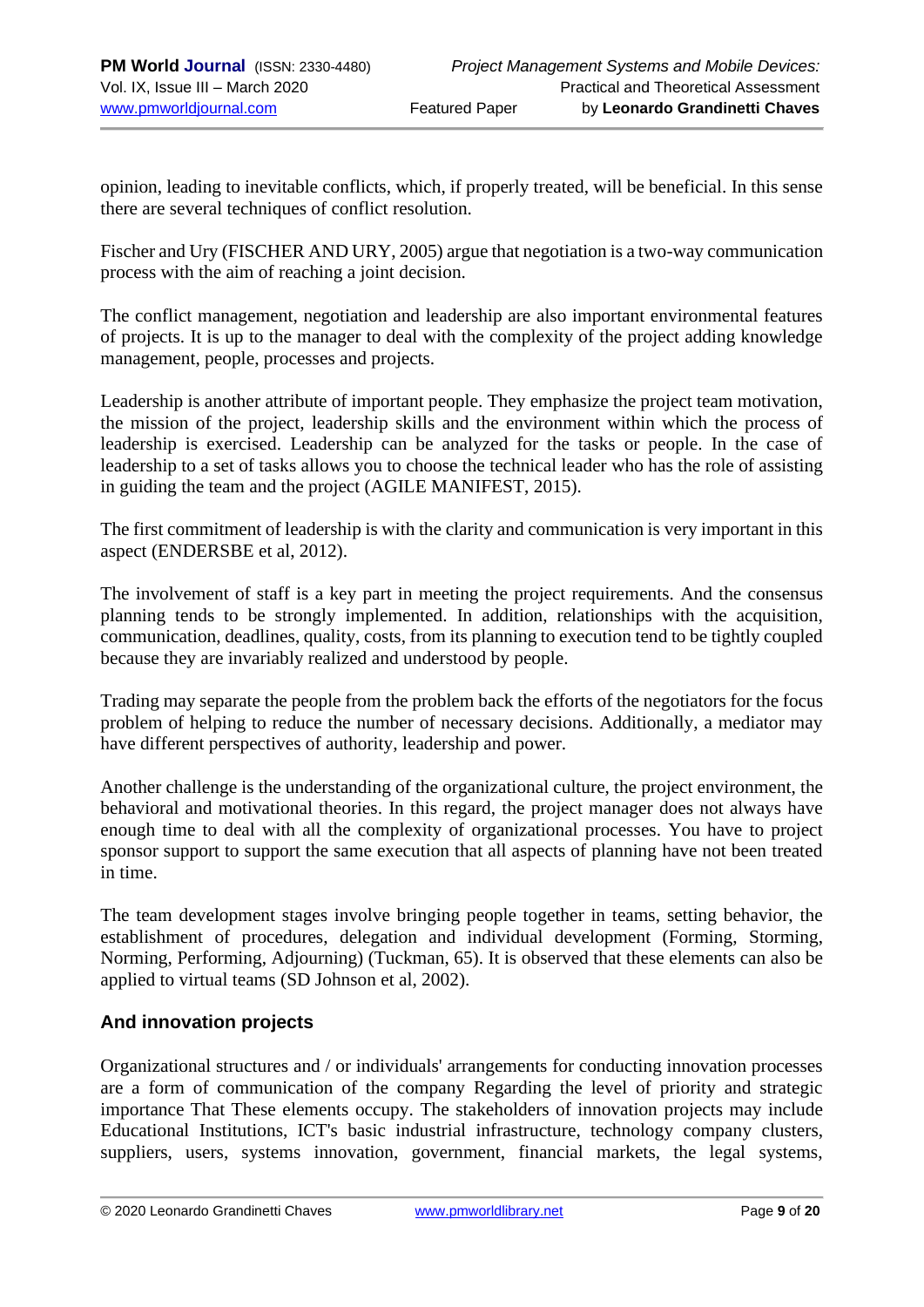development agencies, business systems, among others. Added to this is the example of the industrial revolution in the political and economic Which Were environment factors in encouraging innovation.

In general, project management methodologies deal with stakeholder management. The PMBOK 5th ed. (PMI, 2013) presents a set of identification, planning, management and control of the engagement level of stakeholder. The Scrum (Schwaber, 2009) reinforces the importance of the relationship between the stakeholders with frequent meetings. Prince2 (PRINCE2, 2019) underscores the importance of your engagement. Particularly in the field of innovation, stakeholder engagement and engagement (fully identified) project is critical to success.

The innovation depends on the technological capacity of the organization. The technological capacity is related to a set or stock of resources based on technological knowledge. Often companies derive mechanisms of technological learning. The form and speed with Which companies build and accumulate technological capacity impacts directly on Their competitiveness. Some questions are relevant in the assessment of capacity and technological innovation:

- Where are we in terms of technological capacity?
- How long does it take to get here?
- How long are we "stationed" at a given Beheerder level of capacity for a specific technological function?
- How far are we from the technological frontier?
- Where do we want to be until year x?
- What are the resources and how do you manage Them to reach a level of technological capacity in x years?

Technology capability and technology are developed Within specific organizational contexts. The more complex the more it is Difficult to imitate it and copy it - the source of competitive advantage. In the context of Developing Countries, human capital and organizational capital have greater relative importance than technical systems.

According to Temaguide, "Technology Consists of knowledge and experience as well as equipment and facilities. It is software as well as hardware and it is services and systems as well as products and processes. Technology uses ideas, creativity, ingenuity, intuition, intelligence and foresight "(Temaguide 1998). Innovation in organizations can be Analyzed in three dimensions: macro, meso, and micro. The macro dimension Refers to short-term indicators, S & T & I policies, national / regional innovation infrastructure, systems innovation, cooperation networks, technological regimes and systems sector, financing innovation (public and private) and the sociocultural context. The meso dimension is related to the innovation strategy, institutional guidelines for ICT for innovation, innovative business models, innovation projects portfolio and organizational structuring for innovation. innovation deals with the micro projects, the construction of competences - Individuals and groups, technological learning, entrepreneurial behavior, financial management of innovation.

© 2020 Leonardo Grandinetti Chaves [www.pmworldlibrary.net](http://www.pmworldlibrary.net/) Page **10** of **20**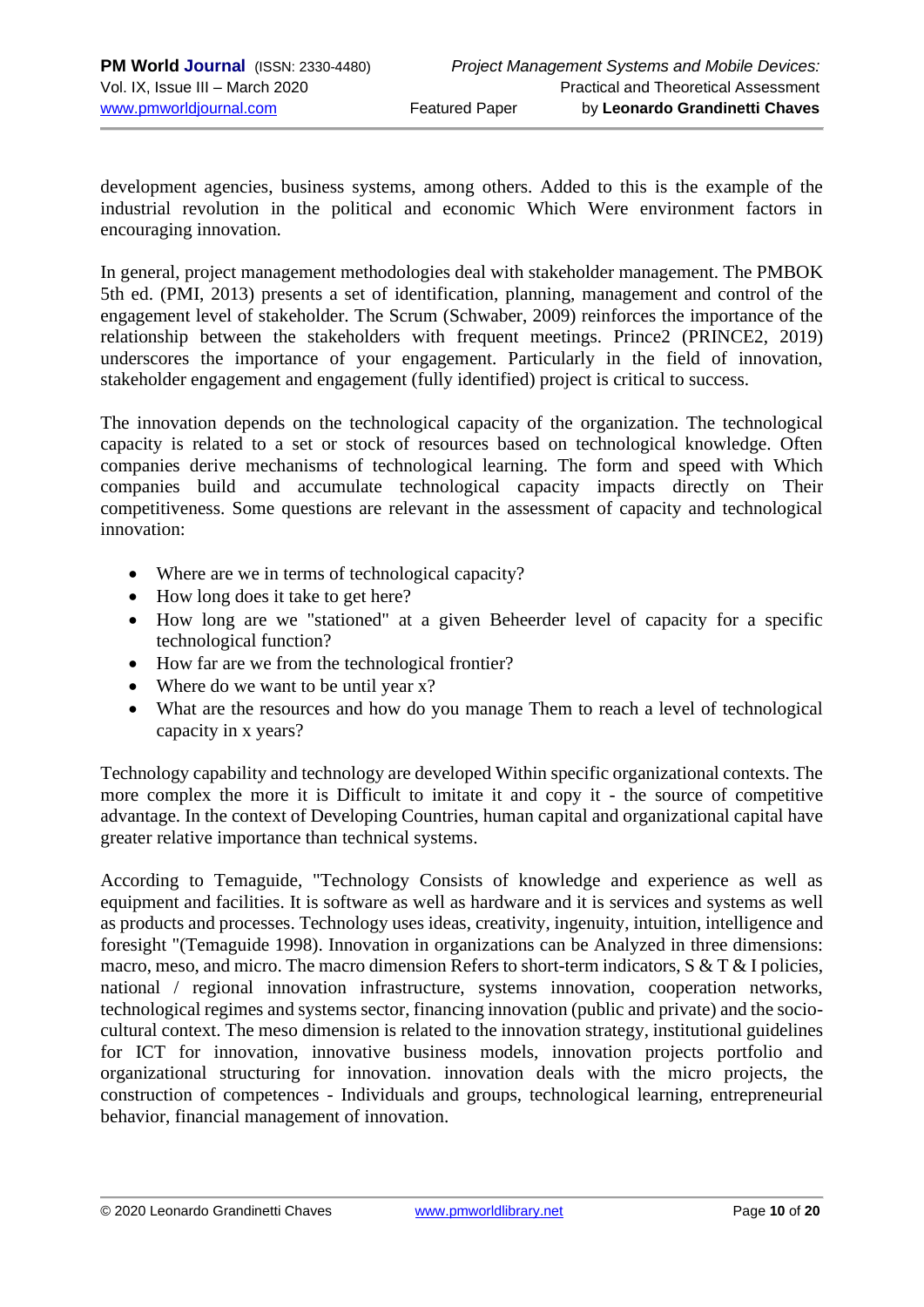The organizations are immersed in the contexts act That conditioners of the innovative activity. For this, companies must take into consideration the market, the solutions, the commercial relationships, the consumer experience, among other aspects. Innovation Also Differs industrial sectors among (TIDD and Pavitt, 2008).

The sectoral competition pattern presents its own structural characteristics:

- Intensity of competition;
- Degree of concentration of production;
- Entry barriers;
- Exposure to international competition;
- Regulation.

Companies demand funding for Their innovation projects because of the inherent risk of These activities. Investing in development and market testing is still needed to mitigate risk. Many projects must Manda the impacts They can bring to the development of the business.

Investment patterns and the influence of capital differ between sectors. The key factor can be related to the understanding of internal processes and the innovation model (Stage-gates (COOPER ET. AL., 2002).

The innovation model can determine Also the inclusion of new stakeholders. The innovation models include the joint development with external partners, the use of formal networks or consortia, joint ventures, open innovation and open source. Depending on the level of influence of the partners, They will have more or less strength in relation to the project direction.

Other aspects que Can Be Considered in the identification and engagement of stakeholders are the implementation of idea channels, use of experiments and prototypes, and control of deliveries. Additionally, it is Suggested to avoid believing That ideas are all Within the company, letting the "owner" of the idea of the project management from start to finish. This will impact the identification and management of stakeholders. It is important to the project manager defines and select the strategy, plans coordinating the project management, human resources management plan specially channels and stakeholders.

#### **Communication is vital**

The mechanisms by which information can be exchanged: Writing (physical or electronic), spoken (in person or electronic), formal or informal (formal documents or electronic media), through gestures (tone of voice or facial expressions) through media (images, actions or just the choice of words). Project managers spend most of their time communicating with the staff and other stakeholders. Communication activities can have many dimensions, including, but not limited to internal (stakeholders within the project and organization), external (external stakeholders such as customers, suppliers, other projects, organizations, government and environmental activists).

© 2020 Leonardo Grandinetti Chaves [www.pmworldlibrary.net](http://www.pmworldlibrary.net/) Page **11** of **20**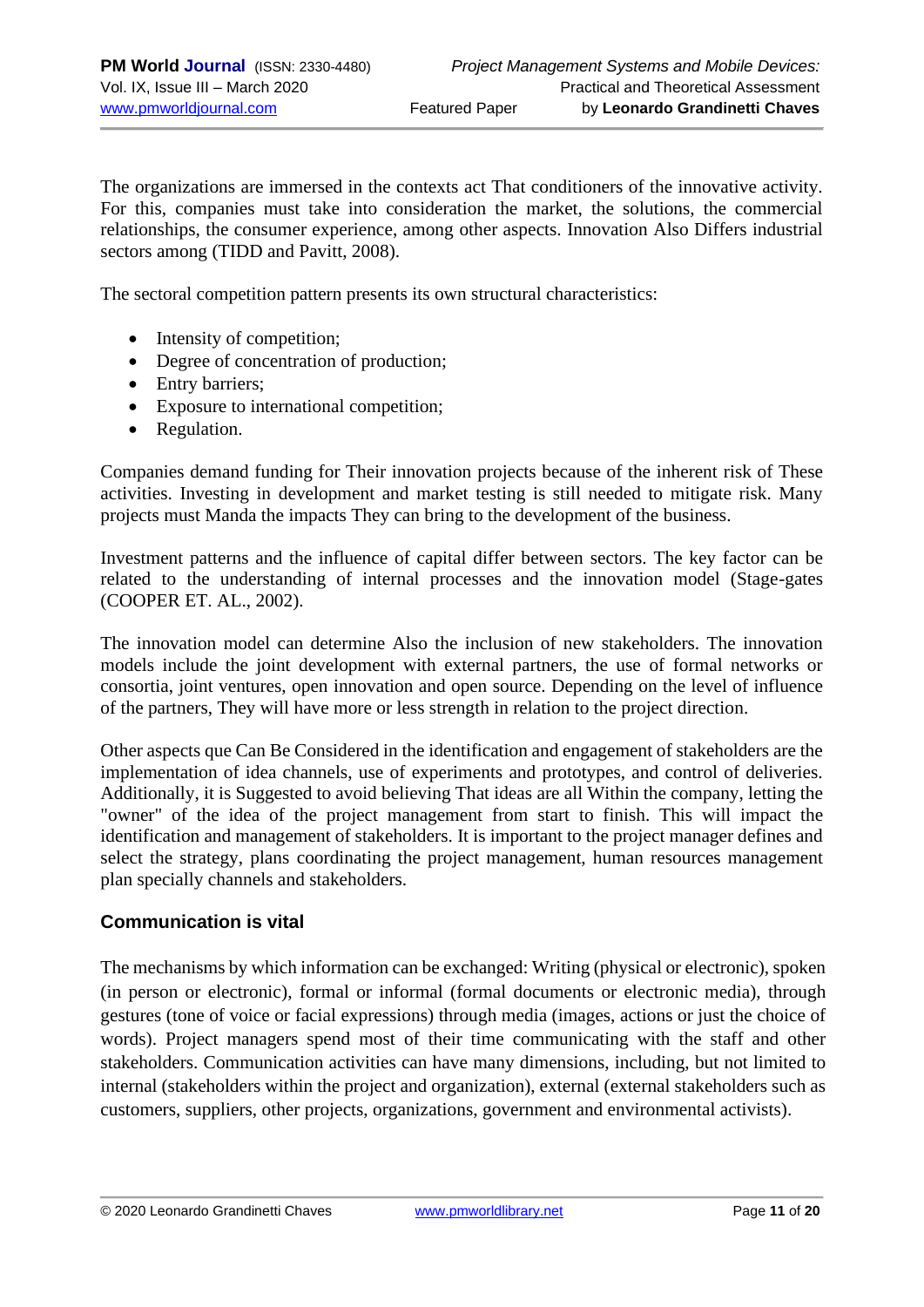Communication can also be no official in order to establish and maintain the profile and recognition of the project and develop strong relationships between the project team and stakeholders, using flexible means.

Communication develops the relationships needed for successful results. It includes developing strategies and plans for artifacts and communication activities. The project communications are based on efforts to avoid misunderstandings and communication misunderstandings. Misunderstandings can be reduced, but nãoeliminados using the 5c's communications written in the writing of a traditional message.

The 5cs of written communications in the drafting of a traditional message translate into Correct (grammar and correct spelling), concise (concise expression and elimination of excess words), clear (purpose and targeted clear expression to the reader's needs), coherent ( logical and consistent flow of ideas) controlled (controlled flow words and ideas).

The 5cs rules in written communications are supported by communication skills: active listening (remain engaged with the speaker and summarize the conversations to ensure effective exchange of information), awareness of cultural and personal differences, identifying, defining and managing the expectations of stakeholders.

Improving these skills of all team members involved: persuade a person, team or organization, motivate people, provide encouragement or confidence, guiding to improve performance, resolve conflict and negotiate to reach mutually acceptable agreements.

Emerging trends and practices for managing project communications include but are not limited to: inclusion of stakeholders in project review, inclusion of stakeholders in project meetings (including the inherent practices to agile approaches). It is observed the increased use of social computing and multifaceted approaches to communication.

As each project is unique, the project team will need to adjust how the Communications Management processes are applied. The considerations for adaptation (tailoring) include stakeholders (internal, external or both), physical location, technology communications, language, knowledge management. design environments subject to various elements of ambiguity and change are inherent need to communicate details evolving and emerging more frequently and quickly. Post project artifacts in a transparent manner and conduct frequent periodic review of interested parties aimed at promoting communication with management and stakeholders.

Effective communication involves interpersonal knowledge and skills related to a set of technical, interpersonal and conceptual skills. It is a broad subject and involves a substantial body of knowledge that is not limited only to the project context. The Communication refers to the effective exchange of information and involves the emitter and receiver models, feedback, communication barriers, choice of medium, writing styles and how and dealing with conflict.

© 2020 Leonardo Grandinetti Chaves [www.pmworldlibrary.net](http://www.pmworldlibrary.net/) Page **12** of **20**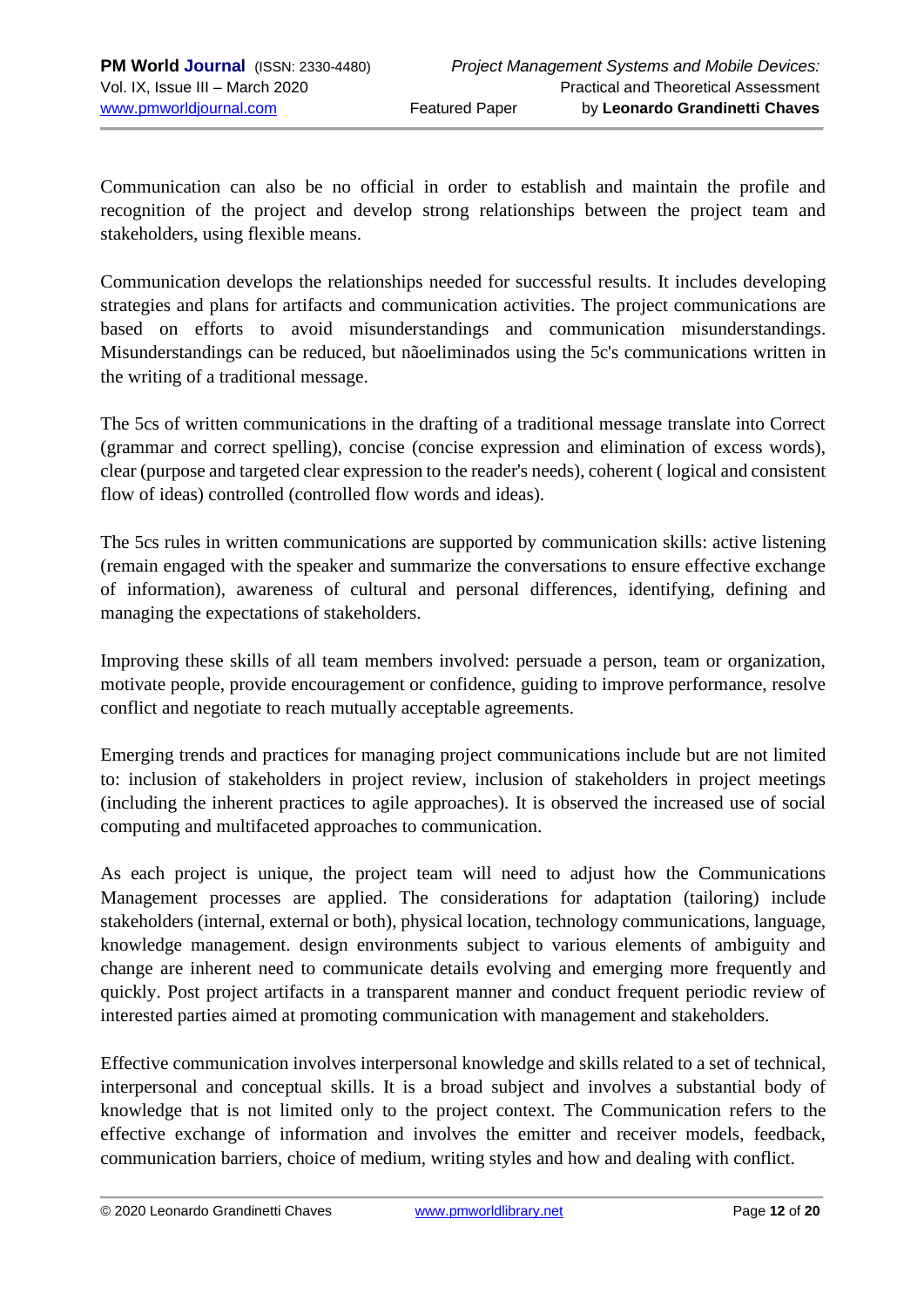The computerized project management employs the processes required to ensure the generation, collection, distribution, storage, retrieval and disposal of project information in a timely and appropriate manner. This provides critical links among people and information that are necessary for successful communications. Everyone involved in the project should understand how communications affect the project as a whole.

According to PMI, GP's spend around 90% of their time acquiring or communicating project information. It is the central point for all project communication and should be well prepared and focused for communication with senior management, project team, peers and customers. It should also act as the principal representative of the project management for the customer and maintain an open and friendly relationship. It should serve as a focal point to ensure a real and two-way communication between the team project and client.

For this, the project manager must develop an approach and appropriate communication plan for the project, based on the needs and requirements of interested parties and organizational assets available. Some important observations that should be taken into account: who needs what information and who is authorized to access it when the information is needed, where information must be stored and in what format, how the information should be retrieved, which spindles schedules, communication barriers, and cultural aspects must be considered. There are countless documents that assist the project manager in its activities: project charter, project management plan, project documents, documentation of requirements which may include communications with stakeholders.

The organizational process assets are important in addition to the lessons learned include the historical information that can provide decisions and results based on previous similar projects related to communications problems. The analysis of the communications requirements results in the sum of the information needs of stakeholders and are defined by combining the type and format of information needed with an analysis of the value of such information. An important component of planning the project's communications is to determine and limit who will communicate with whom and who will receive what information.

Communication technology involves the methodologies used to transfer information between stakeholders and may vary between meetings, documents, websites, databases, etc. Factors affecting the choice of technology: the urgent need for information, availability of technology, ease of use, design and environmental sensitivity and confidentiality of information.

The communications management plan usually pretty involves the reporting requirements of stakeholders, the information to be forwarded, format, content and level of detail, the person responsible for communication of information, methods or technologies used to convey the information, the Frequency communication.

© 2020 Leonardo Grandinetti Chaves [www.pmworldlibrary.net](http://www.pmworldlibrary.net/) Page **13** of **20**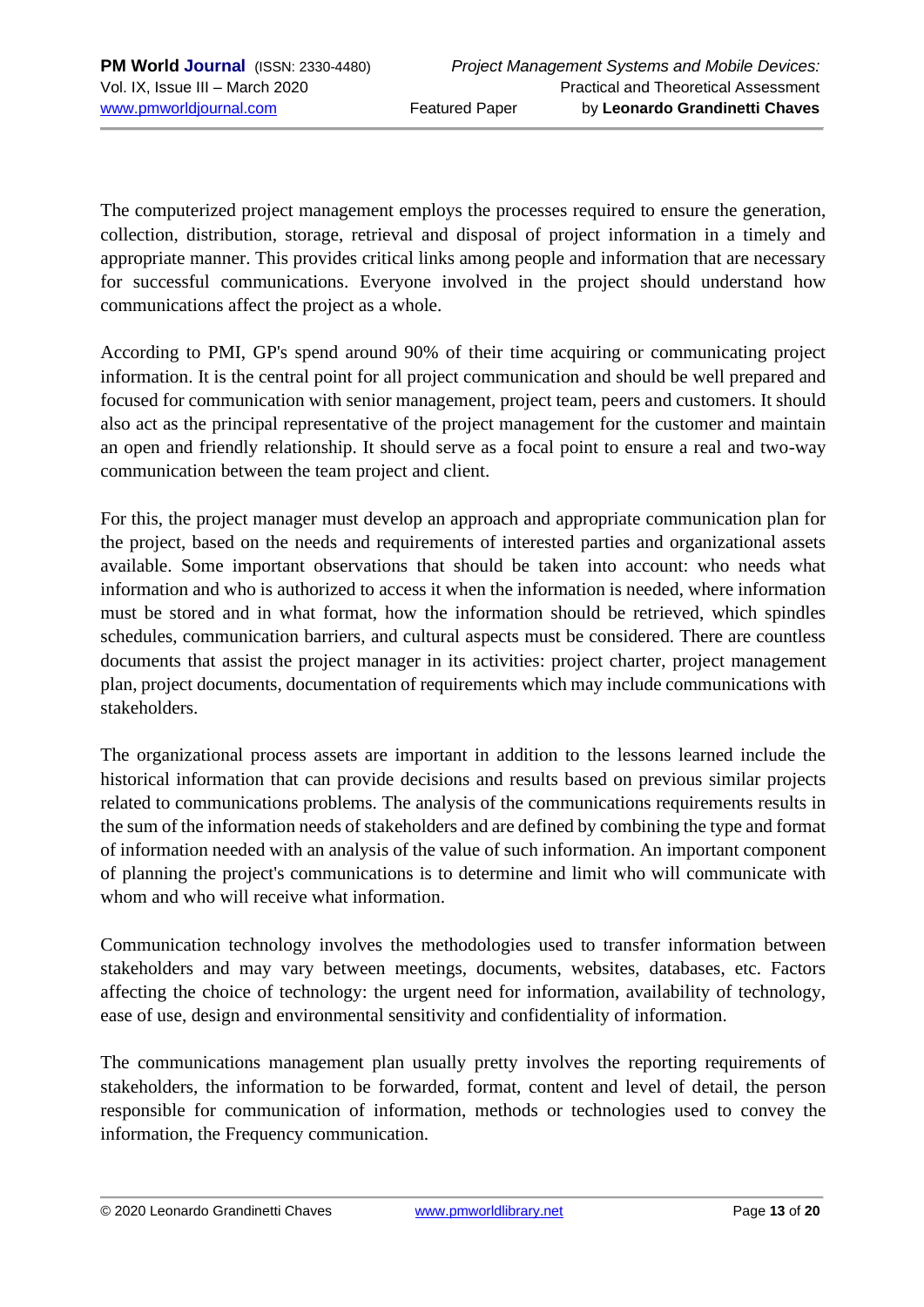## **Electronic communication tools**

They are not limited to e-mail, fax, voice mail, telephone, video, Internet meeting, websites and publications on the web. Electronic tools include project management web interfaces for project management software and preparation of schedules, software to support virtual meetings and offices, portals and collaborative work management tools. May include performance reports, performance reports, status of deliveries, schedule progress, costs incurred, registration issues, project financing requirements. Other documents may be included, such as correspondence, memos, meeting minutes and other documents used in the project.

The computerized environment can enable monitor the entire project life cycle to ensure that the communication needs of stakeholders are met. It may also include data representation and evaluation matrix of stakeholder engagement by providing information on the effectiveness of communication activities.

In the project environment, it is common to see change requests related and impact on estimates of new and revised cost, activity sequences, schedule dates, resource requirements, and analysis of alternative risk responses.

On from there has been adjustments to the project management plan and document corrective action recommendations, preventive action recommendations. However, there are actions that the GP can take to ensure effective communication.

The GP must recognize the importance of interpersonal communication between members of your team and encourage their informal communication. GP's must also recognize that communication is a two-way road and cannot simply give orders, but encourage feedback and consensus building. The GP must unite your team, start relationships, links, establish reporting and accountability in formal and informal communication. You should also avoid communication barriers.

Project managers should establish a management plan of communications, post status reports, asking Interested parties which should be communicated to them, identify which communications need to obtain stakeholder review communications often in team meetings to reduce communication problems. Possible interdependencies may impact on resources, cost, time and cause delays or other problems.

Another challenge is the understanding of the organizational culture, the project environment, the behavioral and motivational theories. In this regard, the project manager does not always have enough time to deal with all the complexity of organizational processes. You have to project sponsor support to support the same execution that all aspects of planning have not been treated in time.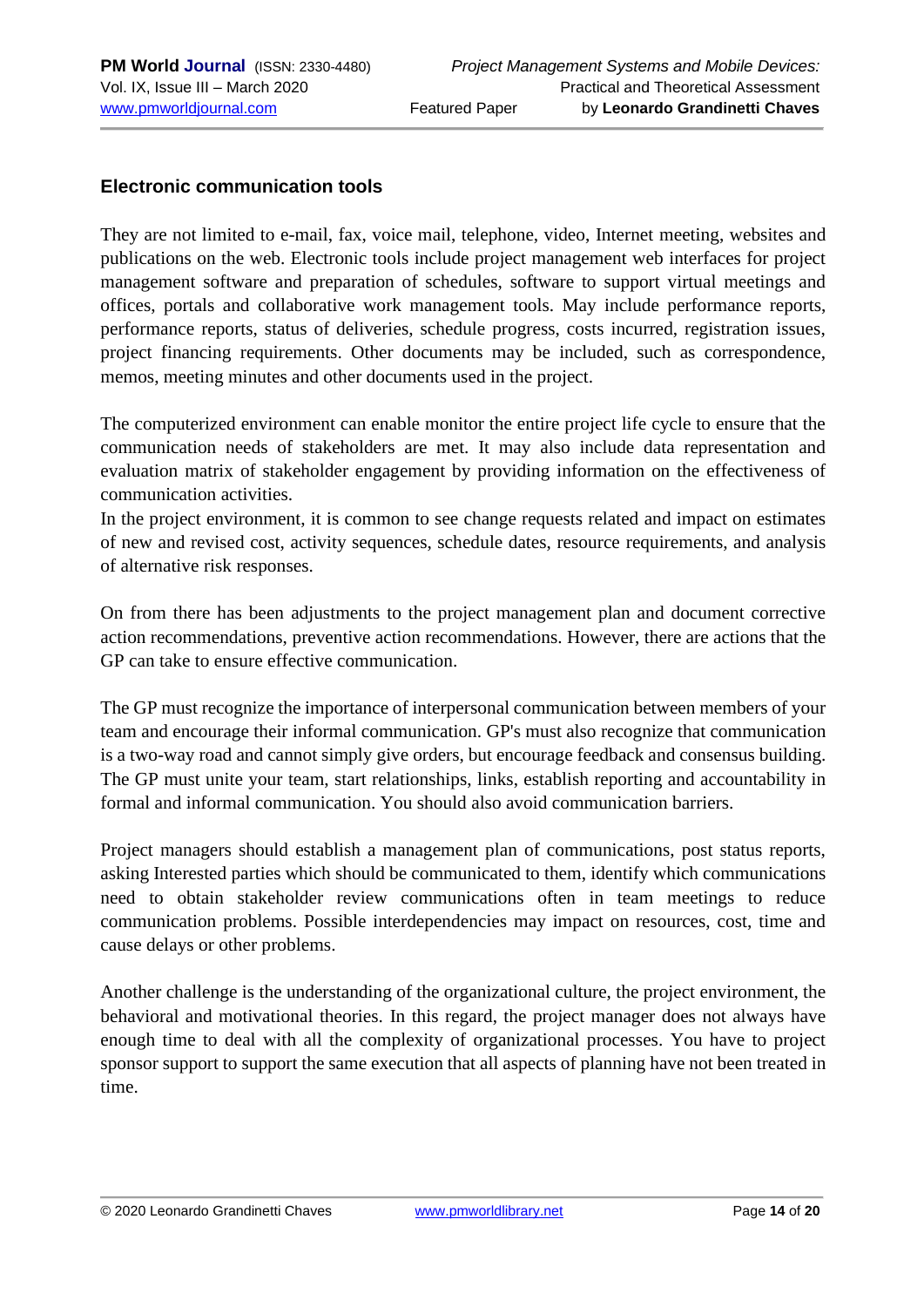#### **Mobile systems**

We selected some mobile systems and tested for suacompletude and adherence to these requirements and concepts in project management methodologies for verifying their completeness and consistency.

**Wrike** is a highly customizable project management tool. It comes with all the standard project management features: task creation and management, resource allocation, team communicatio. Wrike Also built-in features team and budget tracking, report Aside from the standard task management options, detailed Gantt charts, and dynamic to-do lists, Wrike for Android Incorporates device options such as the camera and photo-attachment function, and simplified file management. Its Android mobile app Also does the nitty gritty, such as using Gantt Charts (Wrike, 2019).

**Asana.** Its task management features let you organize, add, and complete tasks from your Android device including the ability to create tasks, Set deadlines and assign team members to Them. Project managers can Also add task details, share and start conversations inside team. Asana comes with extensive reporting, custom dashboards, task dependencies and integrated search. Likewise, the tool's project management features are perfect for collaborating with team members on shared tasks or projects. The ability to add photos and files to each task Ensures That Is everyone on the same page. If that's not the case, Then the comment, announcement, and question features keep lines of communication open. Asana Also offers dashboards and features collaboration, and webinar training for the app. Asana with the project leader can share projects with teams as well as with unlimited clients, vendors, contractors. You can use to plan Asana Their day visualize goals and milestones, Sep tasks and due dates, and communicate priorities, offers central administration and billing (Asana, 2019).

**BaseCamp.** The app's dashboard shows your team's discussions, to-do lists, events, and more in the same place. Elsewhere in the app, you can embed images into messages, comment directly on lists and tasks, attach code samples, and more. You can even forward important emails into Basecamp so you can share with your team Them. it Allows users to create projects, add and assign tasks to team members Them. However, compared to previous tools, created in each project is organized differently with Basecamp to-do lists, message boards and schedules. The tool includes Also collaboration features such as in-app messaging and document sharing team (BASECAMP, 2019).

**Trello.** Among other options, you can access all of your Trello boards, cards moves around to prioritize tasks, and add to-do lists That let you check off When complete. You can even attach files from file storage systems like Google. It's a great option for teams que use Kanban Agile or to manage and organize Their Work. With Trello, projects through boards are organized lists and for each specific task statuses Within board. Tasks are added via que cards can be moved from one list to another According to status: planning, in development and completed - for example. It is

© 2020 Leonardo Grandinetti Chaves [www.pmworldlibrary.net](http://www.pmworldlibrary.net/) Page **15** of **20**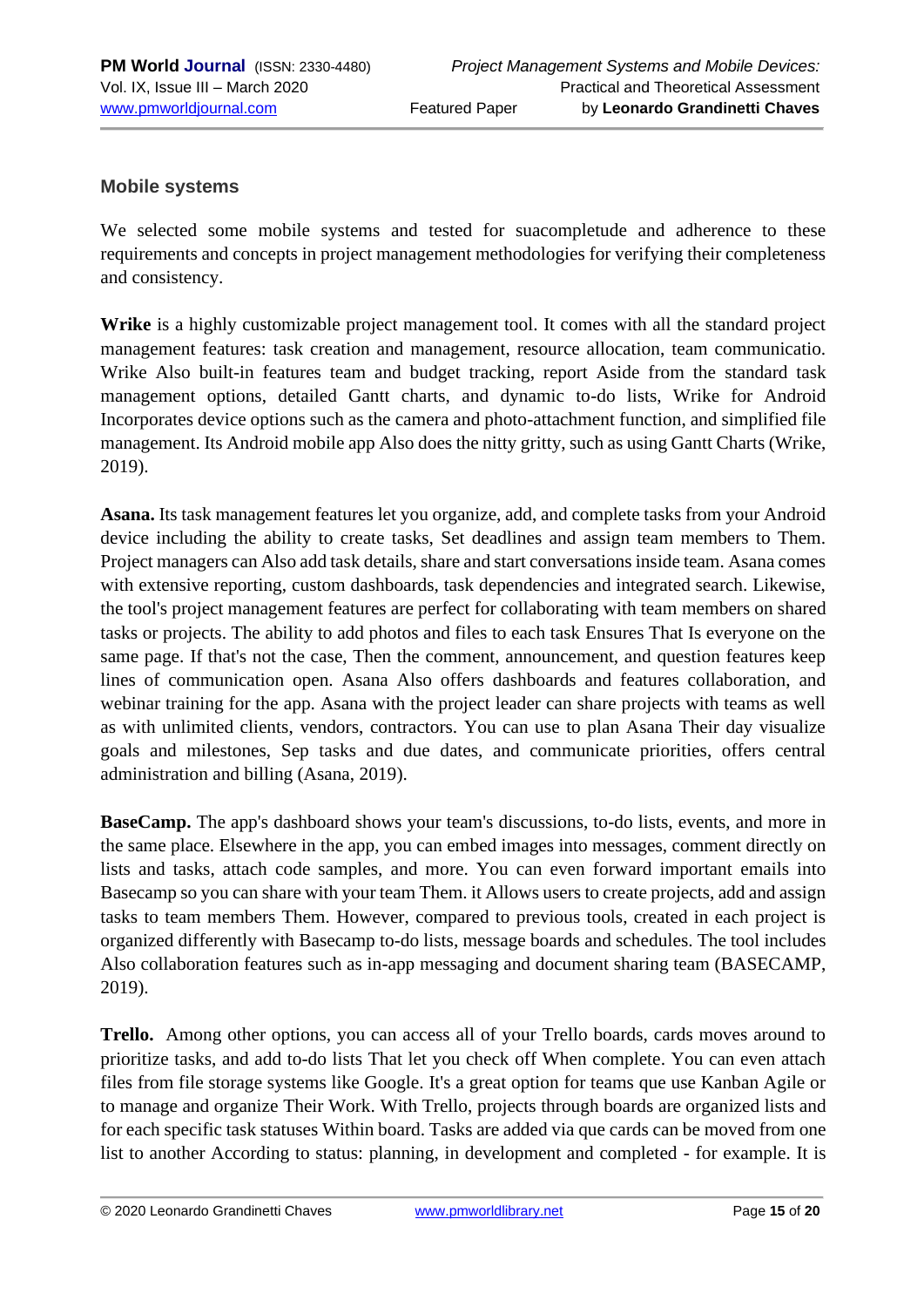available on Android, iOS, MacOS, Windows and web platforms, and accommodates Individuals, as well as small and medium-size businesses. Its drag and drop interface includes agile project management, budgeting, collaboration, customization, issue tracking, learning and training support, notifications, task management and traditional project management functionality. Also offers Trello and expense budget tracking, reporting, resource management and project notifications; automatic backup and secure data storage security (Trello, 2019).

**Monday** lets users plan and work on projects in the same space. Its goal is to help you manage projects of all sorts, from ad campaigns to bug tracking. Best of all, you can do this from your laptop or Android app. Monday.com gets great reviews in the Google Play store. Users love its simple UI, task synchronization, vendor tracking, and more. You can Also manage, plan, schedule, and track tasks, alongside time tracking per project (MONDAY, 2019).

**Smartsheet's UX** will feel familiar to use Those who spreadsheets to track or manage projects. With different views for lists, spreadsheets, charts or Gantt, its flexibility Gives you a great overview of each project you work on. You can create a new sheet Within the app. It is an online tool PM que Provides rich data integration tools and task collaboration for businesses of all sizes an easy to use Within spreadsheet interface. Provides solutions Smartsheet's project teams with budget management, bug tracking, collaboration, file sharing, Gantt charts, management idea, issue management, tracking milestone, percent fill-tracking, project planning, resource management (SmartSheet, 2019).

**TeamWork Project's** Teamwork Projects helps manage Them Several large projects at once with features like time tracking, task management, Gantt charts, and more. Among other features, its Android app lets you answer messages, share using a predefined project template, task sheet, or blank sheet. Then, you can grant access to anyone on your team (TEAMWORK, 2019.

**Other project management tools:** MeisterTask for project combining; KanbanFlow (Web) for combining kanban, time tracking, and Pomodoro; Freedcamp for managing projects and all communications in a single tool; Paymo for freelancers who charge by the hour; Bitrix24 is classic Gantt charts with project management; Podium for customizing your project management tool; Yodiz for Agile and Scrum teams; Agantty (Web) for creating Gantt charts quickly and easily; AND CO for projects que require invoicing. Integration with other applications assists in mimizar the limitations both as functionality specifically communication. The Monday.com is one example of the tested applications (GETAPP, 2019).

## **Requirements partially met**

Stated following requirements tools and techniques partially supported by the systems analyzed. Among them stand out and can be treated in documents, external and through spreadsheets tools: corrective actions (implemented), deliveries, implemented defect repair, implemented changes, requested changes implemented preventive actions, rejected changes, value technique, forecasts ,

© 2020 Leonardo Grandinetti Chaves [www.pmworldlibrary.net](http://www.pmworldlibrary.net/) Page **16** of **20**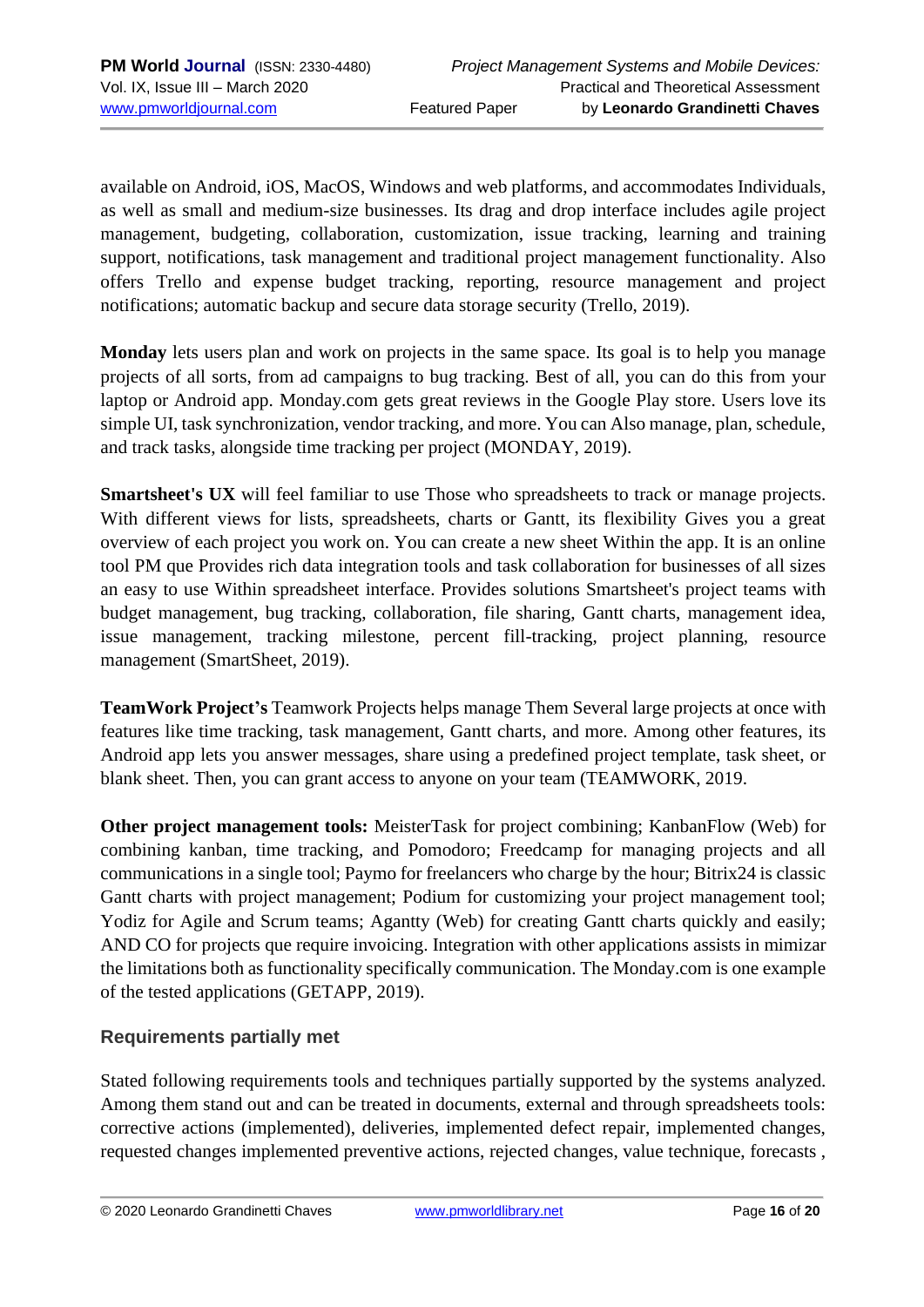integrated change control, termination of contracts, templates, forms, standards, product analysis, alternative IDs, asset organizaiconais processes, dictionary of eap, inspection, redesign, models, activity attributes, list of landmarks, prepayments applications and delays, method of mDP precedence diagram method of mds arrows diagram, resource estimation of activity,

Other limitations relate to organizational structure, productivity indicators, process development, process mapping and the chosen project management methodology.

## **Conclusions**

This article first addressed the motivation to use the technology application in businesses, mobile devices specially im advancing to understand its usage under strategic planning. Strategy fundamentals Were Discussed Then, with the purpose of studying the situa- tions where IT Could be efficiently applied, in order to Achieve predetermined goals and actions planned before.

It is observed limitations in the tools for mobile devices for both meeting the formal metedologias as compared to the agile practices. Thus, each tool has its own characteristics and favorable points for its adoption according to the specificity of the organization.

It must underline that there are important requirements not contemplated by the tools should be observed by the methodologies and organization to organization.

Another aspect is to highlight the growing importance of mobile devices especially in the communication that is essential to the success of projects.

#### **References**

AGILE MANIFEST. Manifesto para Desenvolvimento Ágil de Software. Disponível em: <http://agilemanifesto.org/iso/ptbr/manifesto.html> . Acesso em: 07/2015.

ASANA PROJECT MANAGEMENT. Disponível em:<https://asana.com/>. Acesso em: mai 2019.

BASECAMP. Disponível em: [https://basecamp.com/.](https://basecamp.com/) Acesso em mai 2019.

BENNIS, W.; NANUS, B. Líderes: estratégias para assumir a verdadeira liderança. São Paulo: Harbra, 1988.

BLANCHARD, KEN, Liderança de alto nível. Como Criar e liderar organizações de alto desempenho, Bookman. São Paulo, 2010.

BREWIN,J.. AMA - Manual de Gerenciamento de Projetos, 2ed, 2014.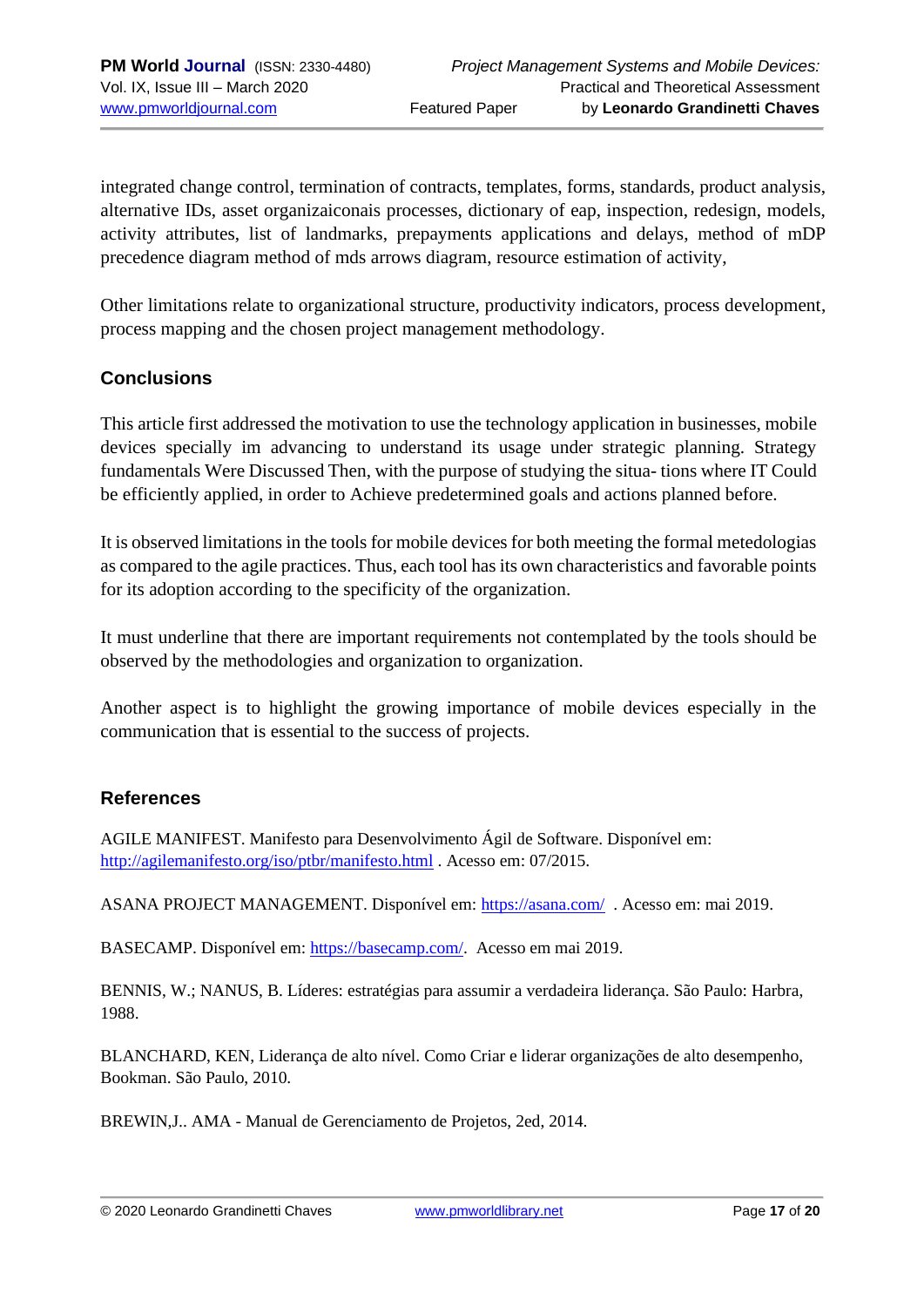BURNS, J. M. Leadership. New York: Harper and Row, 1978.

CHIAVENATO, ADALBERTO. Introdução a Teoria Geral da Administração: Uma visão abrangente da moderna administração das organizações, 7ed., Rio de Janeiro: Elsevier, 2003.

CHIAVENATO, ADALBERTO. TGA, vol 2, 6ed., Rio de Janeiro: Elsevier, 2002.

COOPER, R. G.; EDGETT, S. J.; KLEINSCHIMIDT, E. J. Optimizing the stage-gate process. what best practice companies are doing. Research-Technology Management, v. 45, n. 5, p. 21-27, 2002.

DINSMORE, Paul C., CABANNIS-The AMA handbook of project management, 2006, Amacom Books.

DREXLER, A.; SIBBET, D.; FORRESTER, R. The Team Performance Model. New South Wales: Grove International, 1996.

ENDERSBE, TOM; THERRIEN, JAY; WORTMANN, Jon. Os Três Compromissos da Liderança. São Paulo: Clio Editora, 2012.

FISHER, ROGER; URY, WILLIAM. Como chegar ao sim: negociação de acordos sem concessões. 2ed., Imago: Rio de Janeiro, 2005.

GETAPP. Disponível em: [https://www.getapp.com/p/sem/project-management-software.](https://www.getapp.com/p/sem/project-management-software) Acesso em: out 2019.

GRAMIGNA, MARIA RITA. Modelo de Competências e Gestão dos Talentos, 2ªed. – São Paulo: Pearson Pretince Hall, 2007.

G. COULOURIS, J. DOLLIMORE AND T. KINDBERG, *Distributed Systems Concepts and Design*, Addison-Wesley, 4th Edition, Pearson Education, Edinburgh, 2005.

HACKMAN, J. R.; OLDHAM, G. R. Motivation through the design of work: test of a theory. Organizational Behavior and Human Performance, v. 16, p. 250-279,1976.

HERZBERG, FREDERICK. Mais uma vez: como motivar seus funcionários. In: VROOM, Victor. Gestão de pessoas, não de pessoal. Rio de Janeiro: Campus, 1997.

IPMA , National Competence Baseline (NCB). IPMA – Referencial de competências, 2015.

KERZNER, H.R. (2013) *Project Management: A Systems Approach to Planning, Scheduling, and Controlling*. John Wiley, New York.

LARSEN, CARL E., LAFASTO, F. M. . 1989. *Teamwork : What Must Go Right, What Can Go Wrong. Newbury Park*, CA: Sage Publications. Maurer, Rick. 1994.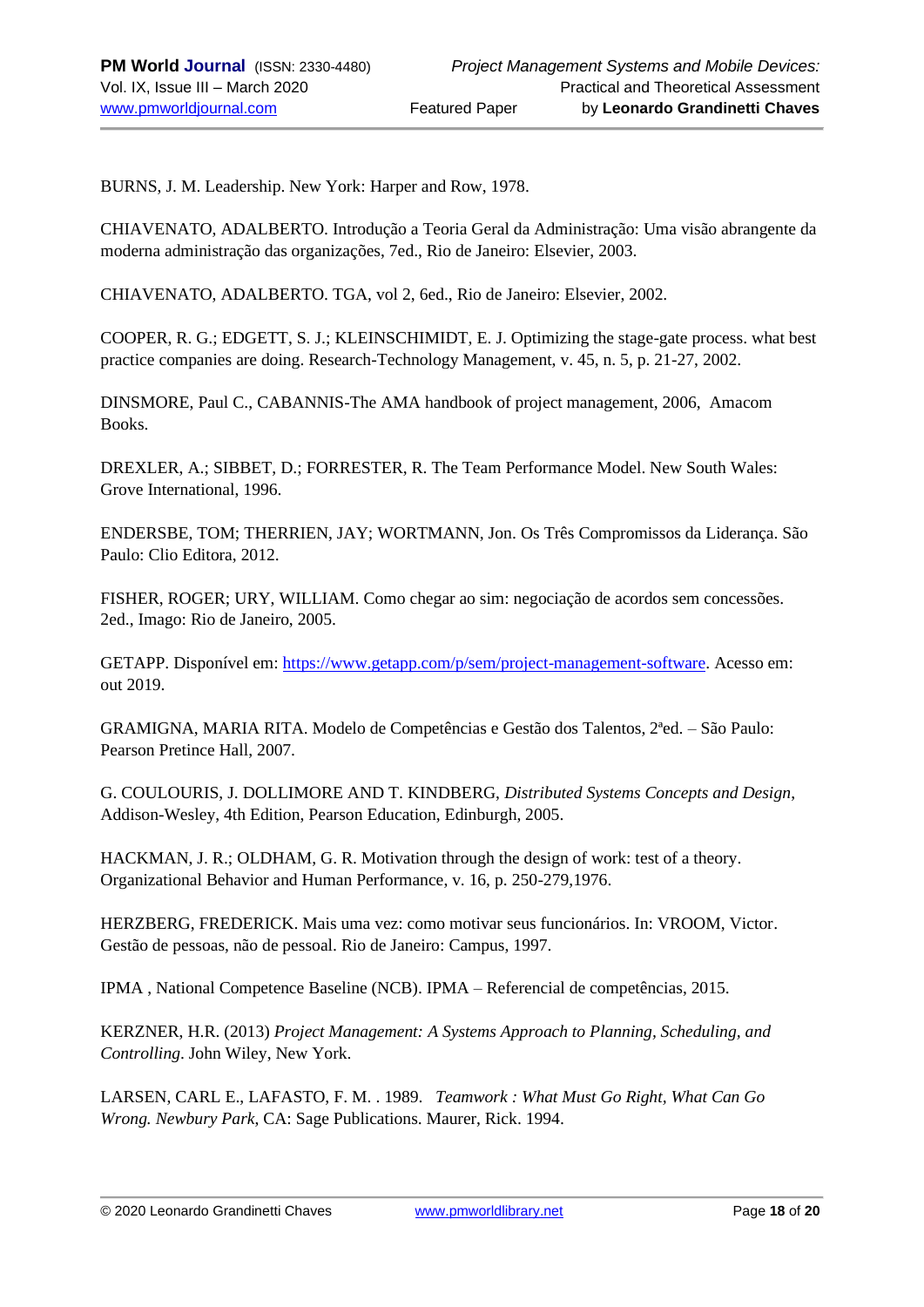MAXIMIANO, ANTÔNIO CESAR AMARU. Administração de projetos: como transformar idéias em resultados. 4. Ed. São Paulo: Atlas, 2010.

McGREGOR, D. O lado humano da empresa. São Paulo: Martins Fontes, 1980.

MICHEL, MURILO. As Teorias X E Y e suas potencialidades de aplicação a sistemas Administrativos de Recursos Humanos em Organizações nos dias atuais. Revista eletrônica de administração, 8ed. – ISSN 1676-6822. Disponível em:<http://faef.revista.inf.br/> . Acesso em: 05/2015.

MONDAY. Disponível em: [https://monday.com/.](https://monday.com/) Acesso em: jun 2019.

PMI - Project Management Institute - Guia do Conjunto de Conhecimentos em Gerenciamento de Projetos. 5. ed. New Square: Project Management Institure, 2013. ISBN 9781935589679.

Project Management Institute. A Guide to the Project Management Body of Knowledge (PMBOK Guide). Newtown Square, Pa: Project Management Institute, 2004.

ROBBINS, STEPHEN PAUL. Comportamento Organizacional. São Paulo: Prentice Hall, 2002. SCHWABER, K., GUIA DO SCRUM. 2009. (Tradução).

S.D. JOHNSON et al, Team development and group processes of virtual learning teams. Computers & Education 39 (2002) 379–393. Computer and education, 2002.

SMARTSHEET. Disponível em[: https://www.smartsheet.com/](https://www.smartsheet.com/) . Acesso em: jul 2019.

TEAMWORK. Disponível em:<https://www.smartsheet.com/>. Acesso em: AGO 2019.

TEMAGUIDE: A GUIDE TO TECHNOLOGY MANAGEMENT AND INNOVATION FOR COMPANIES. Fundación Cotec para la Innovación Tecnológica, 1998.

TIDD, J.; BESSANT, J.; PAVITT, K. Gestão da inovação. 3ed.São Paulo: Artmed, 2008.

PRINCE2. Disponível em:<https://www.axelos.com/best-practice-solutions/prince2>. Acesso em: 08/2019.

TRELLO. Disponível em[: https://trello.com/](https://trello.com/) . Acesso em: mar 2019.

TUCKMAN, BRUCE W (1965). "Developmental sequence in small groups". Psychological Bulletin.

VARGAS, RICARDO VIANA. Manual prático do plano de projeto: utilizando o PMBOK Guide, 3ed., Rio de Janeiro, Brasport, 2007.

WRIKE SOLUTION, Available in:<https://www.wrike.com/pt-br/> . Acesso em: 2019

WIRELESS. Disponível em:

<http://www.wirelessbrasil.org/wirelessbr/colaboradores/alancarvalho/gprs.html> . Acesso em: 08/2019.

© 2020 Leonardo Grandinetti Chaves [www.pmworldlibrary.net](http://www.pmworldlibrary.net/) Page **19** of **20**